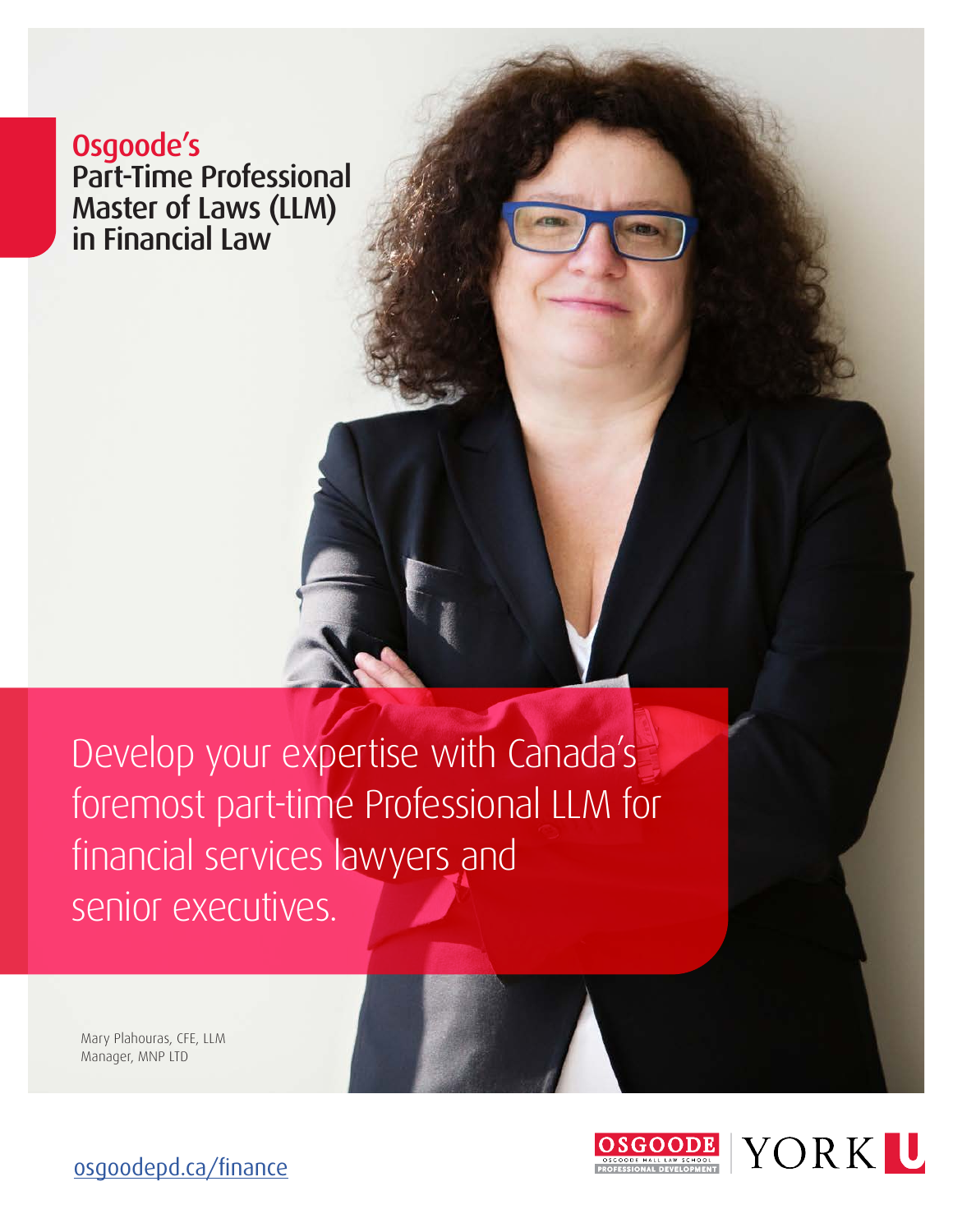# Deepen your knowledge. Challenge your perspective.

Recent technological and legislative developments have hugely impacted the banking, bankruptcy/insolvency, and financial services legal sectors. Privacy concerns, consumer protection and artificial intelligence have all changed the scope of issues facing lawyers and senior executives in the financial services industry, and OsgoodePD's Part-Time Professional LLM in Financial Law provides you with in-depth and broadly applicable knowledge of the policies, principles and business/economic considerations that underpin this dynamic area.

*I realized that I no longer wanted to practise in-house. I wanted to practise on my own. The LLM [in Banking & Financial Services Law] changed the course of my career. It invigorated me.*

Trevor Noronha, LLB, LLM (Banking & Financial Services Law),Senior Legal Counsel, Investments, HOOPP (Healthcare of Ontario Pension Plan)

*The highlight of [my] experience in the program has been the wealth of knowledge, excellent course instructors [and] networking.*

Mary Plahouras, CFE, LLM (Bankruptcy and Insolvency Law), Manager, MNP Ltd.

## Why Choose Osgoode?



#### Designed for working professionals

You'll get an academic experience through coursework that enhances your skillset and is tailored to the working professional. If you want to complete a major research paper, you have that option.



#### Top-notch instructors

Get access to some of the leading minds in corporate and commercial law and leverage their experiences to help your growth.



#### Convenient and flexiable

You'll take courses in a combination of intensive, weekly formats to minimize your time away from other commitments.



#### Accessible from anywhere

This program can be completed exclusively through video conferencing. (Refer to website for details on each course.)



#### Build your network

Study and build relationships with professionals from around the globe right in your classroom. These are your future friends, clients and colleagues.



#### Diverse set of peers

Open to candidates with a JD/LLB and to professionals with a university degree, superior academic record and work experience related to business law.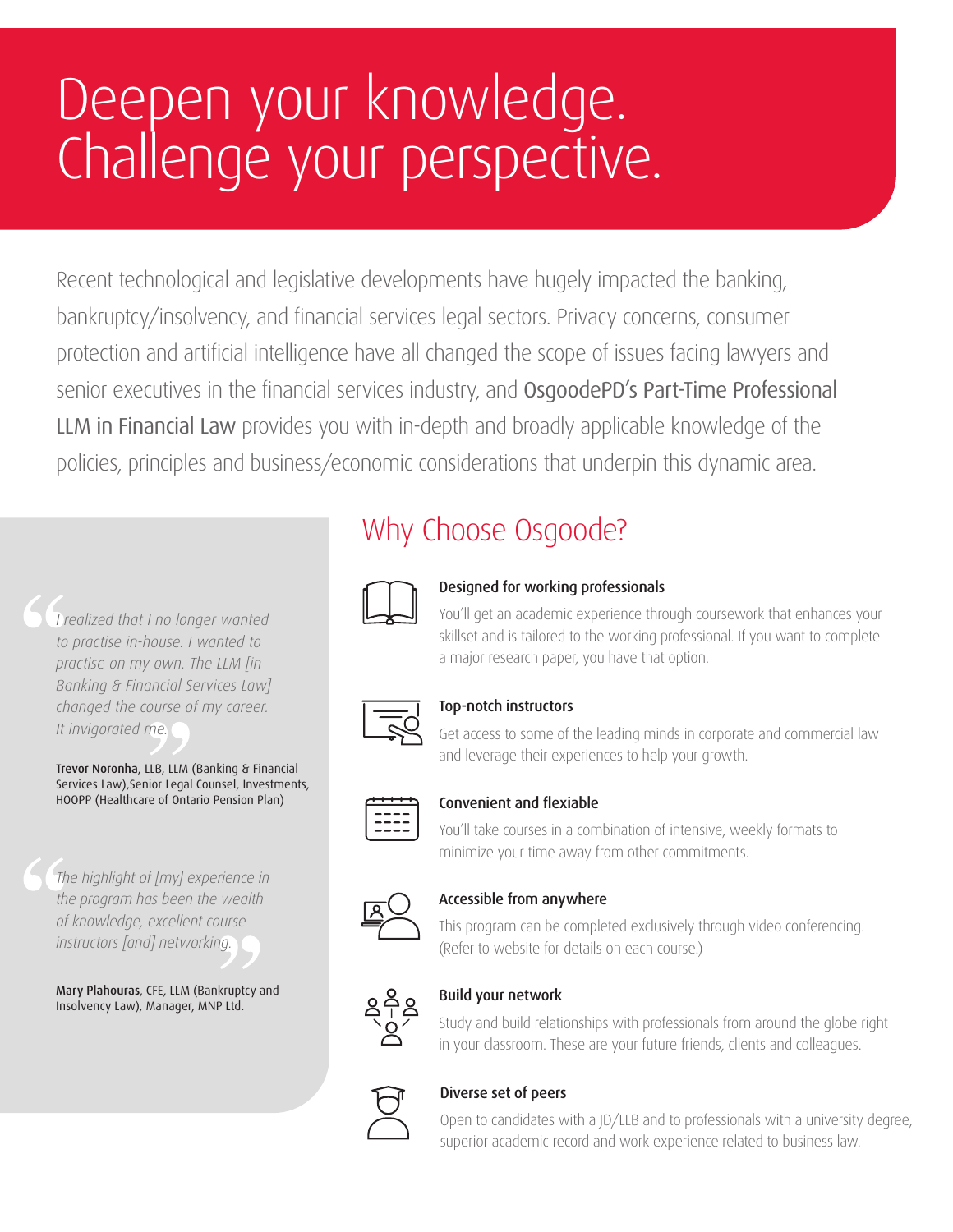

### Program Format

This two-year, part-time degree requires completion of 36 credits obtained through coursework and a Major Research Paper, or coursework only.

Your progress and performance are evaluated through papers, presentations and take-home assignments. Each LLM course incorporates a research requirement, which is typically evaluated on the basis of one or more papers.

### Required Courses

#### Advanced Banking Law [3 credits]

This foundational course introduces students to banking and financial services fundamentals. It is designed to provide students with an overview as to the function of banking and the legal framework that governs banking institutions, their operations and principal transactions. The purpose of the course is to set the stage for in-depth study of all such subjects in the more detailed courses on respective topics that follow.

#### Advanced Bankruptcy and Insolvency Law [3 credits]

This course deals at an advanced level with the legal principles and practical aspects of the granting of credit and the taking of security by Canadian financial institutions, having regard to the security provisions in the Canadian Bank Act and the personal property security legislation now in force in various provinces.

#### Introduction to Financial Law [3 credits]

This course will be a primer for non-lawyer students. It will provide nonlawyers with foundational legal knowledge on: banking law and banking regulation in Canada and bankruptcy and insolvency. The course will teach students the fundamentals pertaining to the legal framework that governs banking in Canada, their operations and principal transactions. In addition, the course will teach students about the legal aspects of payments, financial instruments, and give students an overview of banking within the larger financial industry in Canada. On the lending side, the course will provide students with foundational knowledge on lending, security, bankruptcy and insolvency It should be noted this introductory course will be a substantive law course. There is another mandatory course for non-lawyers across all the specializations, GS LAW 6149 – Introduction to Graduate Legal Studies, which will provide students with the basic research and analytical skills required for graduate legal study. \*Note: Students with a law degree and experience in financial services law may request exemption at enrolment from taking this course.

### Complete descriptions for the following courses are available on our website.

- Banking, Negotiable Instruments, Payment Mechanisms and Securities Transfers [6 credits]
- Regulation of Financial Institutions [6 credits]
- Anti-Money Laundering and Financial Crimes [3 credits]
- Banking, Negotiable Instruments, Payment Mechanisms and Securities Transfers [6 credits]
- Reorganizing and Restructuring [3 credits]
- Insurance Regulation [3 credits]
- Consumer Bankruptcy Issues and Policies [3 credits]

#### Additional Electives

Financial Law LLM students may also choose courses from a selection of complementary LLM programs for credit towards completion of their degree. Visit [osgoodepd.ca/fi](http://www.osgoodepd.ca/graduate-programs-and-courses/specializations/business-law/?utm_medium=digital&utm_source=brochure&utm_campaign=llm+business+law&utm_content=Winter+2019)nance for a complete list of related elective courses.

Note: Faculty, curriculum, course descriptions, degree requirements and tuition are subject to change without notice. Please visit our website for the most up-to-date information.



#### CPD accredited for legal practitioners

OsgoodePD is an Accredited Provider of Professionalism Content by the LSO. All of our LLM courses are eligible for substantive CPD hours and some are eligible for professionalism hours.